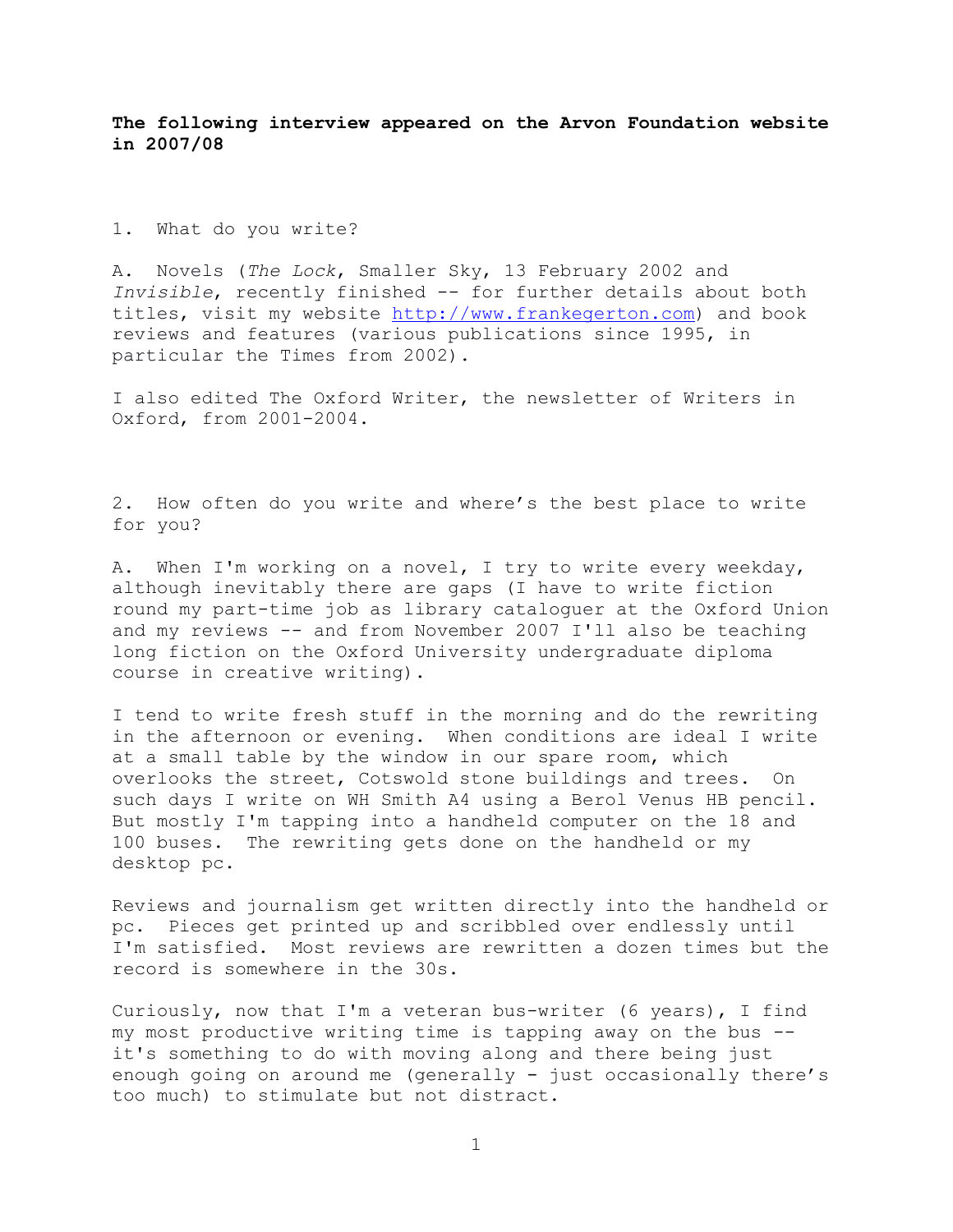3. What are your inspirations and influences for your writing?

A. Places are key inspirations. My first novel *The Lock* was set in Oxford and Gloucestershire -- in particular, on Osney Island, Oxford, where I lived for nearly 14 years, and along the Thames-Severn canal where it passes through the valley below the village of Sapperton, near Cirencester. The novel fictionalises both locations but, I hope, conveys the aspects that made them so special to me. I used to love walking along the Thames from Osney and learning about the birds and plants and the water's endlessly changing colours and moods. At one point in *The Lock* characters visit a pub on the Thames-Severn canal. I first drank at that pub in the late 1970s -- and it is pretty much the same now as it was then, which strikes me as a rather wonderful, and rare, thing.

I'm also inspired by people -- people I see or overhear, friends, colleagues, lovers and relations. I'm fascinated by people and spend a lot of time trying to extend and deepen my understanding of how they feel, think and behave. The stories and jokes people tell, the things they go through and how they survive are essential sources of inspiration to me as a novelist.

I don't tend to use people or places verbatim, as it were, in my stories. Characters and locations are composites of real people and places. In general, the correspondences between characters and real-life people are far less than those between settings and real places.

I am also inspired, and kept on my toes, by reviewing books regularly (about 100 over the last 12 years). One's sense of what novels are, one's creativity and motivation are all refreshed by the experience of reading critically and writing about it.

One of my defining influences was Ian McEwan's *The Comfort of Strangers*. I remember reading the TLS review of it in Chippenham library, ordering the novel from the bookshop in Chipping Sodbury, collecting it a fortnight later and reading it in a sitting. I took my dog for a walk afterwards, my head buzzing, and autumn colours had never looked so vivid, life had never felt so fresh. Not that I was entirely easy about the story -- there are some very disturbing bits in it -- but I was amazed by the power of the writing. Reading McEwan's book didn't make me want to write like him but it made me determined to write. Years later I interviewed Ian McEwan at his house in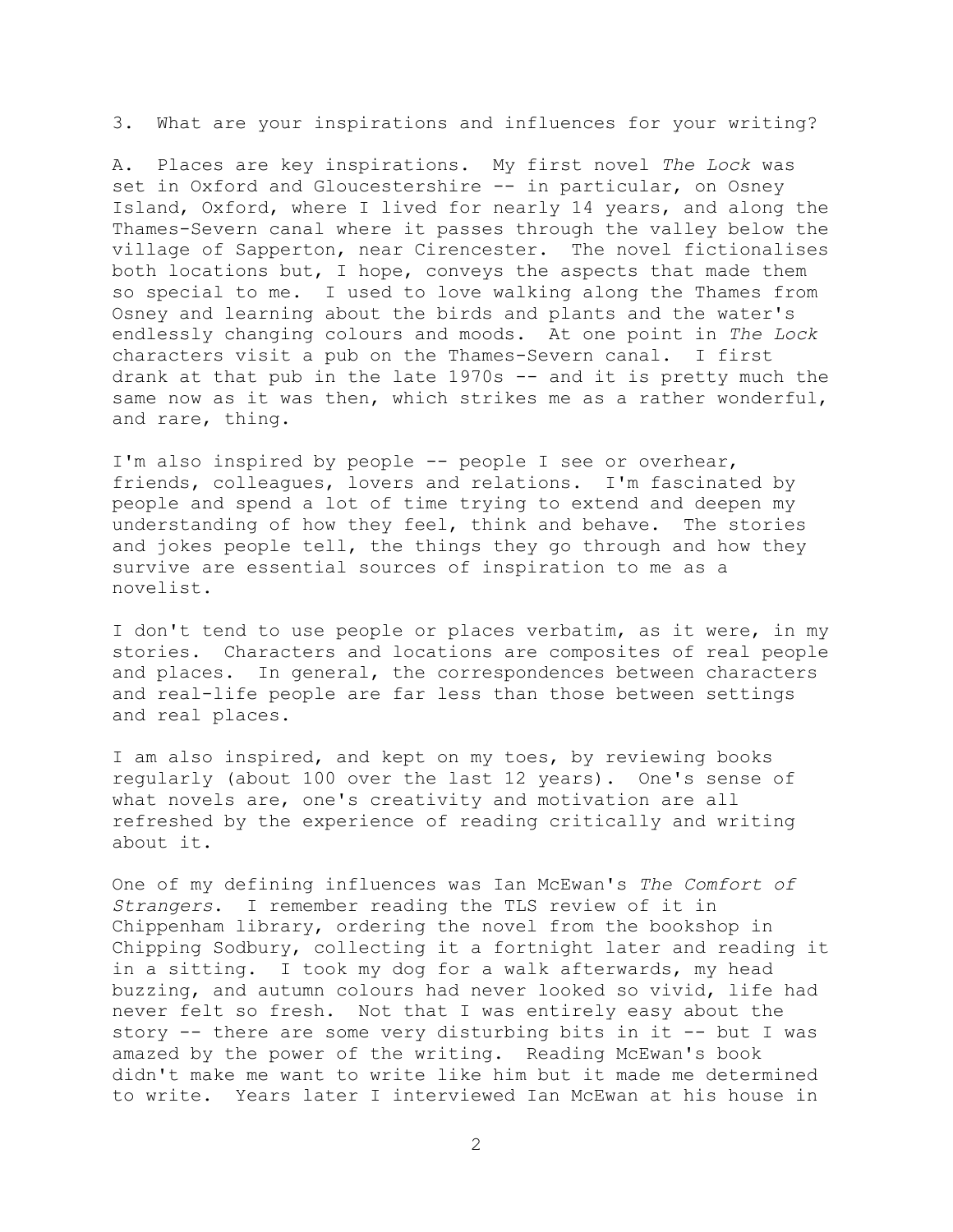Oxford, which was a great privilege.

I've been influenced by writers such as Thomas Nashe, Charles Dickens, Thomas Hardy, Mikhail Bulgakov (*The Master and Margarita*), John Cowper Powys (*Wolf Solent* and *A Glastonbury Romance*), Angus Wilson, Barbara Pym, John Wain, Beryl Bainbridge, Patrick Gale, William Rivière and Arturo Pérez-Reverte (*The Queen of the South* has to be one of the most compelling novels ever!).

I'm also a great admirer of Iris Murdoch's work and am grateful to have got to know her a little in her last years. I am indebted to her and her husband John Bayley, who was an enthusiastic supporter of my early attempts at novel-writing. In the late 1990s I used to meet up with Mark Haddon and Kathryn Heyman every fortnight or so for about a year. Although I had a career as a critic I hadn't had any fiction published and really appreciated the feedback that these two established writers gave me (Kathryn had had two novels published and was teaching creative writing and Mark had written the award winning TV series Microsoap, as well as numerous children's books). Incidentally, I remember Mark emailing me about a book he'd written, which was set in Swindon and concerned a dead dog. I thought, it'll never sell. 10 million copies later...

Lastly, my outlook on life generally has been influenced by the philosopher Karl Popper and by the socialists Gerrard Winstanley, Karl Marx and William Morris. OK, I know that the last three are all Utopians and that their dreams don't work in the real world but I admire their idealism.

4. If you didn't write, what creative art form would you most like to work in and be excellent at?

A. Music. I can't play a note and can't sing but I would have loved to have been a classical musician. I found, by the way, Imogen Holst's *An ABC of Music* to be an inspirational book, as far as novelistic form and structure are concerned. What I mean is that I found in her clear writing many metaphors that I could apply to fiction.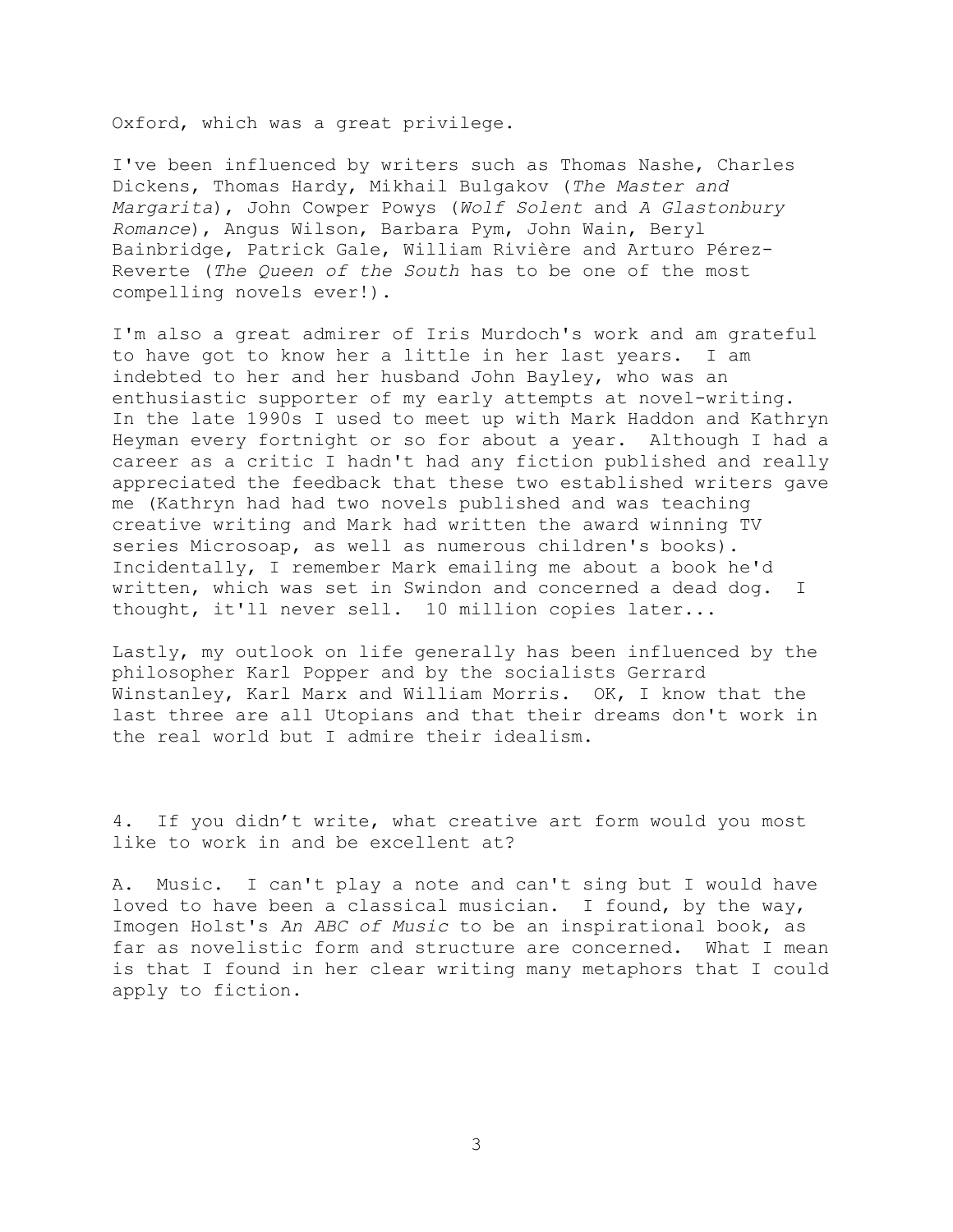5. Is being published important to you? If so, why and if not, why not?

A. For years I wrote novels that weren't published. And who knows, will the novel I've just finished get published? Getting into print is, however, very important to me. Being published gives me a sense of connecting with other people and I think that's much better than writing in a vacuum. Having said that, I do believe that writing for oneself and one's family can be valuable in itself. When I was writing the stuff that didn't get published, I always felt that I was learning my craft and about myself, and was pleased with these benefits, but the ultimate aim always was to get published one day.

I was published as a critic a long time before *The Lock* came out and being in print as a journalist was a big boost to my confidence and kept me going as a novelist.

6. Do you think writing is in the genes or is the way you are nurtured the factor that determines whether you write or not?

A. I was at prep school with one of my cousins -- the cousin I feel closest to. We were both determined to be novelists from the age of ten onwards. The determination ebbed and flowed but has always been there. He hasn't yet been published but continues to write. We aren't the first writers in our family, though we are the first to write fiction. I do believe that there is a sensitive, perhaps sometimes brooding and slightly withdrawn side to our family's character, which comes out here and there in each generation. This side seems naturally suited to writing. So, there is, I think, something genetic about me writing. It's a kind of inevitability. The same impulse has led me to study English and to be a critic -- perhaps it's led me to be a library cataloguer too...

On the other hand, writing is such a varied, complex, multifaceted activity, and we all know of people who've had similar feelings to me and of others who have simply found themselves falling into writing and making a big success of it. Perhaps it's truer to say that story-telling is a kind of universal human trait and most of us can develop it if we want to.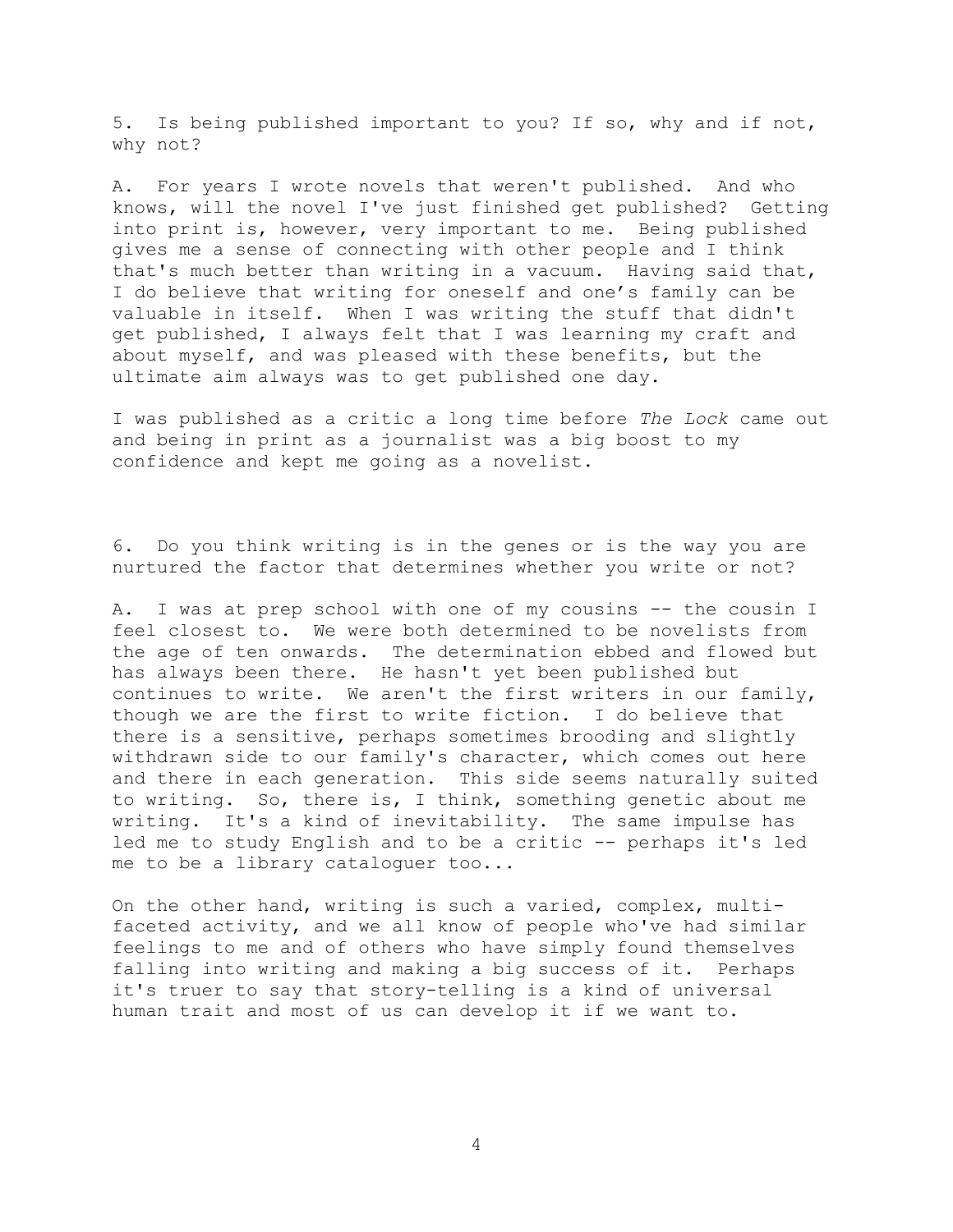7. If you have been to an Arvon writing house, how did you benefit from the experience? What could be improved and if you think Arvon is important for writers' development, say a bit about why you think that.

I went to Totleigh Barton in 2002. It was a wonderful experience: the old house has a wonderfully warm, old-fashioned atmosphere and the countryside is outstanding! I get up early at home and go cycling -- at Totleigh I went for long walks. It was July and there were so many more wild flowers in the verges than at home in rural west Oxfordshire. I also sneaked away on two occasions to the local village, where I looked at the church and had a pint at the pub and read. Totleigh's setting was perfect for writing.

I also loved working with the other people on the course and the excellent tutors Louisa Young and David Flusfeder. We all got on really well and cooking and the evening sessions in the barn were great. It was a memorable -- no, unforgettable - experience.

Improvements? More computers and an easier way of checking email (I used the office computer but the Internet connection was unreliable) -- but these things have probably improved anyway since 2002. In an ideal world, I'd have liked a single room (no offence Neil -- you were a great person to share with) but I realise that is likely to be an unrealistic wish financially.

The amazing benefits I got from the Arvon course were confidence and the feeling that I really was a writer. It might seem odd to say these things, the latter especially. By 2002 I had an Oxford English degree, had been reviewing for newspapers since 1995 and had completed a novel that was about to be published. I was also editing the Oxford Writer and was a member of both the Society of Authors and Writers in Oxford. And yet, since university, writing had been an intensely lonely experience. The only person I had read reviews and fiction to when I was working on them was my wife -- her support, encouragement and advice were tremendous but there were limits because she often felt uncomfortable about giving opinions (it's too easy for a partner to give an unguarded opinion that's taken the wrong way and then suddenly you're both set against each other...). And as far as feedback on reviews was concerned, it was pretty much non-existent. Editors generally don't give it, they just publish (you rarely meet them in any case). You didn't tend to meet people who'd read your reviews and if you did they usually

5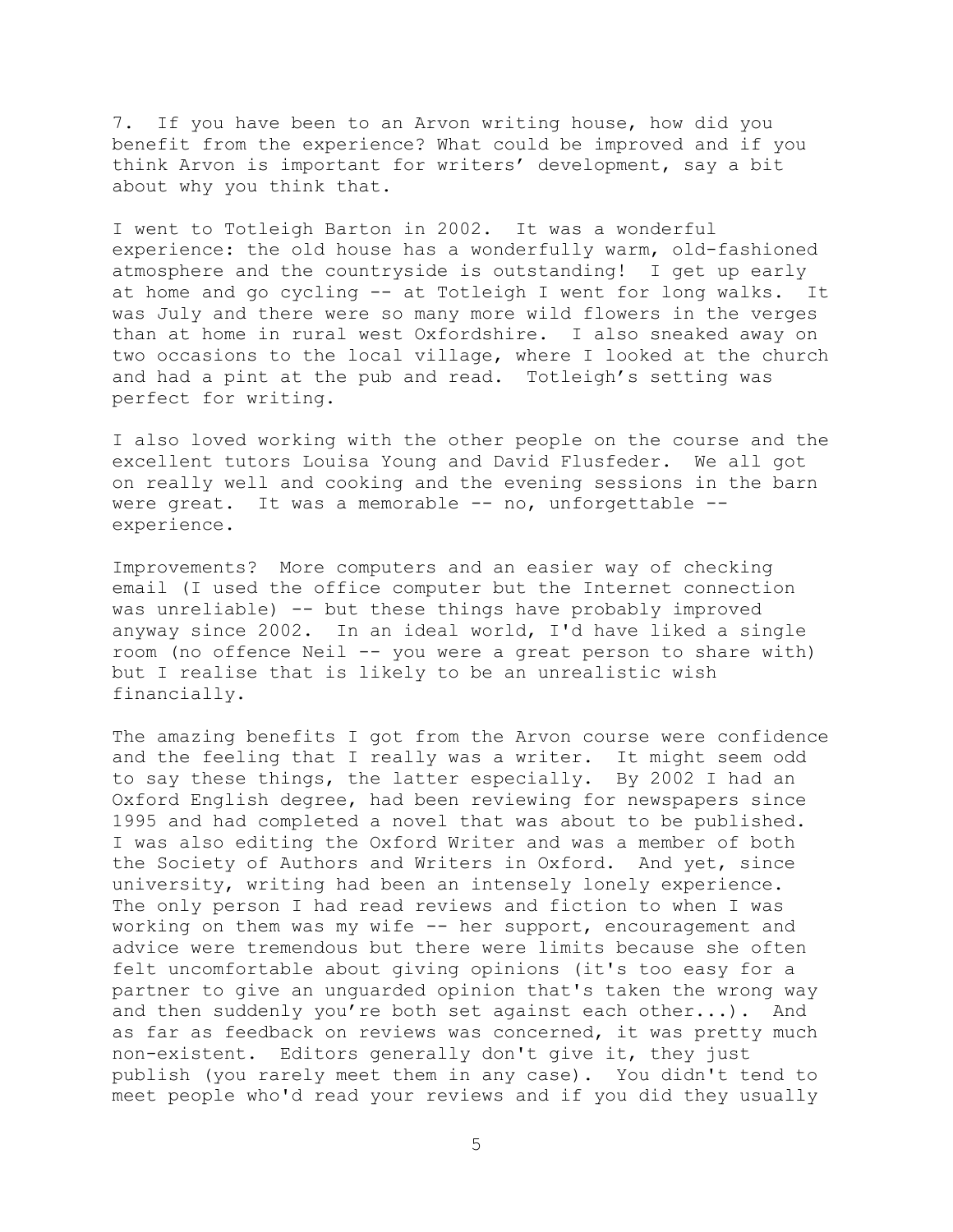didn't comment on the writing of the piece itself but the content -- whether the book being reviewed sounded good or not. And though WiO is a wonderful social organisation, ones work is not generally discussed. You are simply accepted as a fellow writer. So, Arvon was really the first time I had read my work to a group of people. I saw people's reactions, my work was discussed, tutors made comments and encouraged, took the work seriously. Camaraderie developed: mutual respect and support. I came away from the course buoyed up, more determined than ever before to keep writing. It was a watershed moment.

8. Are there any ethical or moral dilemmas for the modern writer? If so, what are they? Do you encounter them in your writing?

A. I suppose the obvious dilemma results from the aftermath of 9/11. Unlike, Jack Straw, I think women who want to wear the veil should be free to do so when and where they want. We live in a free society, which values the freedoms of expression and speech highly. My feelings about writing in the post 9/11 world are similar to my feelings about the veil issue: I think people should be allowed to write what they like and that they should resist censorship and political correctness. By saying these things I mean neither that I am or am likely to be in the front line of political writing nor that I have insanely pluralist views and can somehow accommodate every daft thing that is written by all extremists. On the contrary, I have clear, quite narrowly-defined views. But I respect people's right to free speech, even if I think what is being said is rubbish. I also think that our society is quite mature enough to remain balanced in the face of extremist writing.

9. If you could have a cup of tea and a ginger biscuit with any writer, who would it be and where would you meet them? (You can meet them anywhere in the world.)

A. I think it would have to be Shakespeare and I'd like to meet him for a pint or two at the Fleece at Bretforton, which is not too far from his birthplace and, it being a rather old fashioned place, I think there is a good chance that he would feel at home there.

I'd like to discuss writing and how he composed his plays. But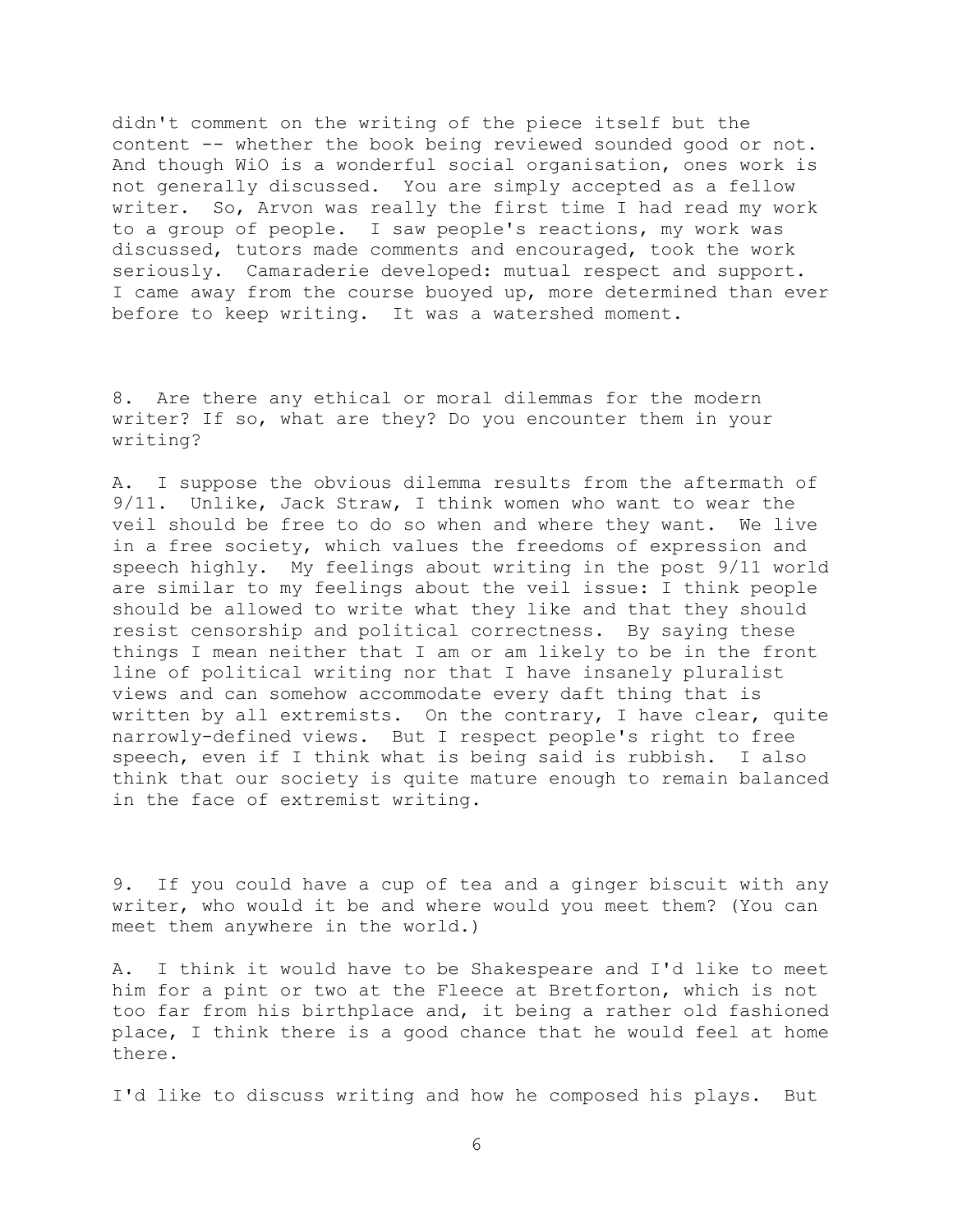above all I'd like to put a face, a voice and a personality to this huge void at the heart of our literary culture. And, of course, I wouldn't have the faintest who I would be meeting. As the door to the snug creaked open, would it be Will, or Christopher, or Ben, or the Earl of Whatnot, or even Mistress Such-and-Such (now that would be an intriguing surprise!).

10. What do you do about writer's block?

A. I go for a walk or a cycle if the block is really bad. Having said that, I don't get writer's block that often (so far), but do walk and cycle every day. I think exercise keeps you sane. If the block is relatively slight, I force myself to write the next bit of the novel or the review, or whatever, even if I think what I'm writing is rubbish. Usually, the result isn't complete rubbish and something can be salvaged and improved. I think writing regularly is important too, as far as keeping writer's block at bay is concerned.

11. What's the most over-used and over-valued word? What's the most under-used and under-valued word? Why for both?

A. I've puzzled over this question. I don't know that I think in terms of over- or under-used words. Writing either works or it doesn't. A really repetitive piece, drawing on a small vocabulary can be just as powerful as a well-written highly erudite one.

Having said that, I don't tend to use 'however' very much in fiction -- I think it tends to sound too rhetorical and selfconscious -- and can always be cut, if it does slip in. When I see it in a novel or story, it often irritates.

I also think that in general -- in print, speech, everywhere - the words 'care' and 'caring' are over-used. I don't criticise the impulse behind the use of the words. We should all strive to care, shouldn't we? But people -- me included -- often say they care about things they can do nothing about. In such circumstances these words are just feelgood phrases. In any case, we have so little time to care these days. Perhaps we should, though, be striving for a simpler, less selfish way of living that genuinely allows us to care more...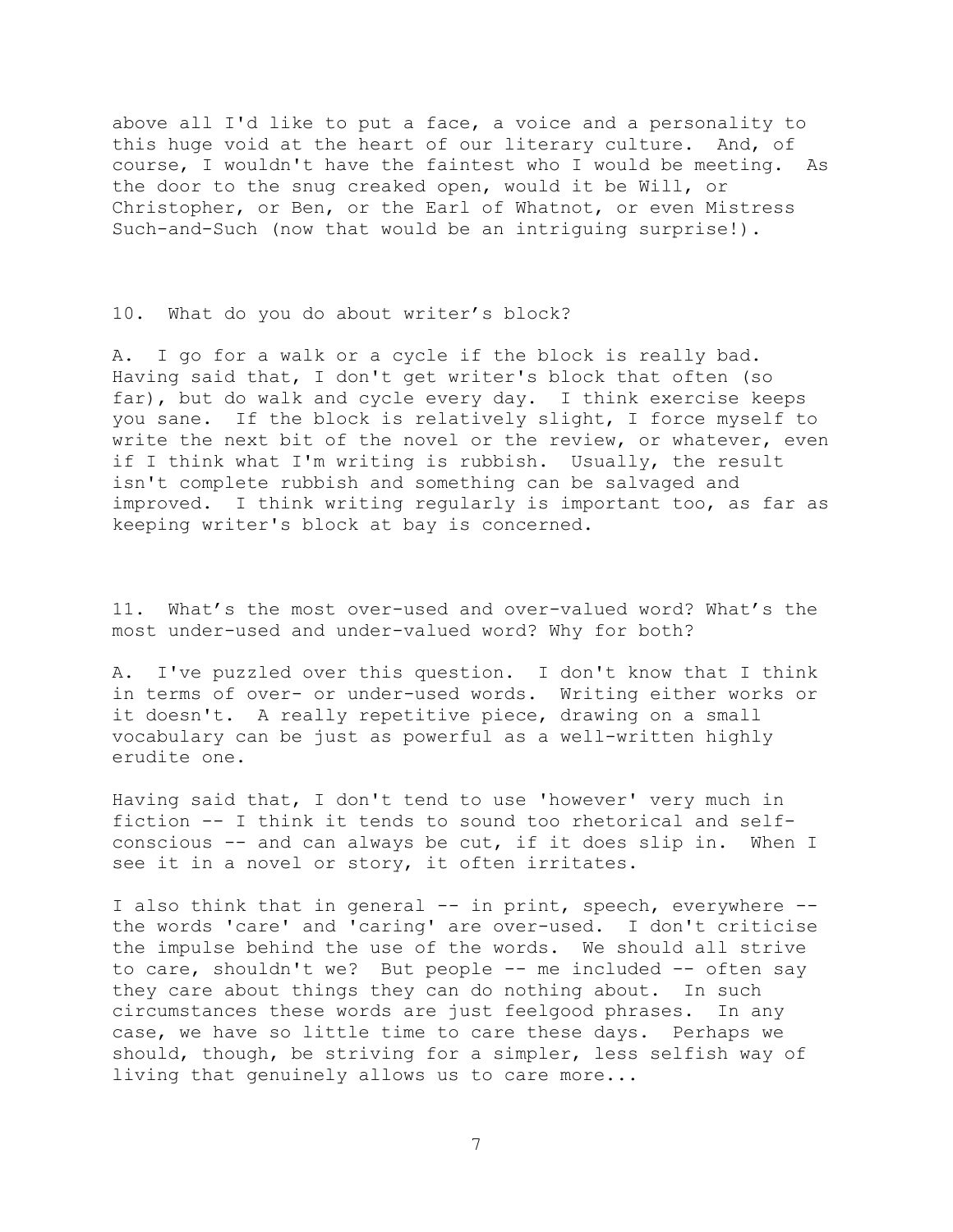Under-used words: can't think of any, although I like the words 'mercurial' and 'vivid' and enjoy using them -- in moderation, of course.

12. If you had three top tips to share with other Arvon Friends for how to write and keep on writing, what would they be?

A1. One of the best pieces of advice Iris Murdoch gave me was to keep flicking back and forth through one's manuscript when one was working to check previous scenes for loose threads that needed to be gathered up and woven into the narrative. I think this is an essential practice if one is going to produce something substantial, effective and aesthetically pleasing. I knew Iris, though, near the end of her life and I sometimes wonder whether she was particularly aware of the need to do this because she was beginning to find holding narratives together difficult. If so, there is tremendous poignancy to her advice. It is nevertheless a terribly important technique, especially for the young writer.

A2. I think dialogue is very difficult to write well. An exercise I found helpful for improving my dialogue writing was to rewrite whole chapters, after I'd done them and revised them several times, as nearly all dialogue. There would be short descriptive sentences but only so many as were necessary to orient the reader. This approach threw the emphasis onto the dialogue and made one think about both how to tell a story using dialogue (useful when you want to vary the pace, say, that longer prose passages move at) and exactly what is being said. When the dialogue is stripped bare of narrative padding, one is often acutely aware that not much real sense is being said by the characters. In which case one really has to work at the dialogue so that one gives the reader a real sense of things being said and reflected upon by real people -- not just according to the internal, sometimes mercurial, thoughtprocesses of the author. Sometimes, you'll read a piece of dialogue you've written and you're completely stumped. What does it mean? What was the logic that made it seem to make sense when you wrote it? If you can't understand what's going on, how can you expect readers to? I'm not saying that there isn't room for ambiguity and moments when the logic of the dialogue is more about a hunch that there is meaning there than anything you can put your finger on. But I don't think one should put much reliance on dialogue that doesn't have much thought-through substance in the hope that readers might somehow

8